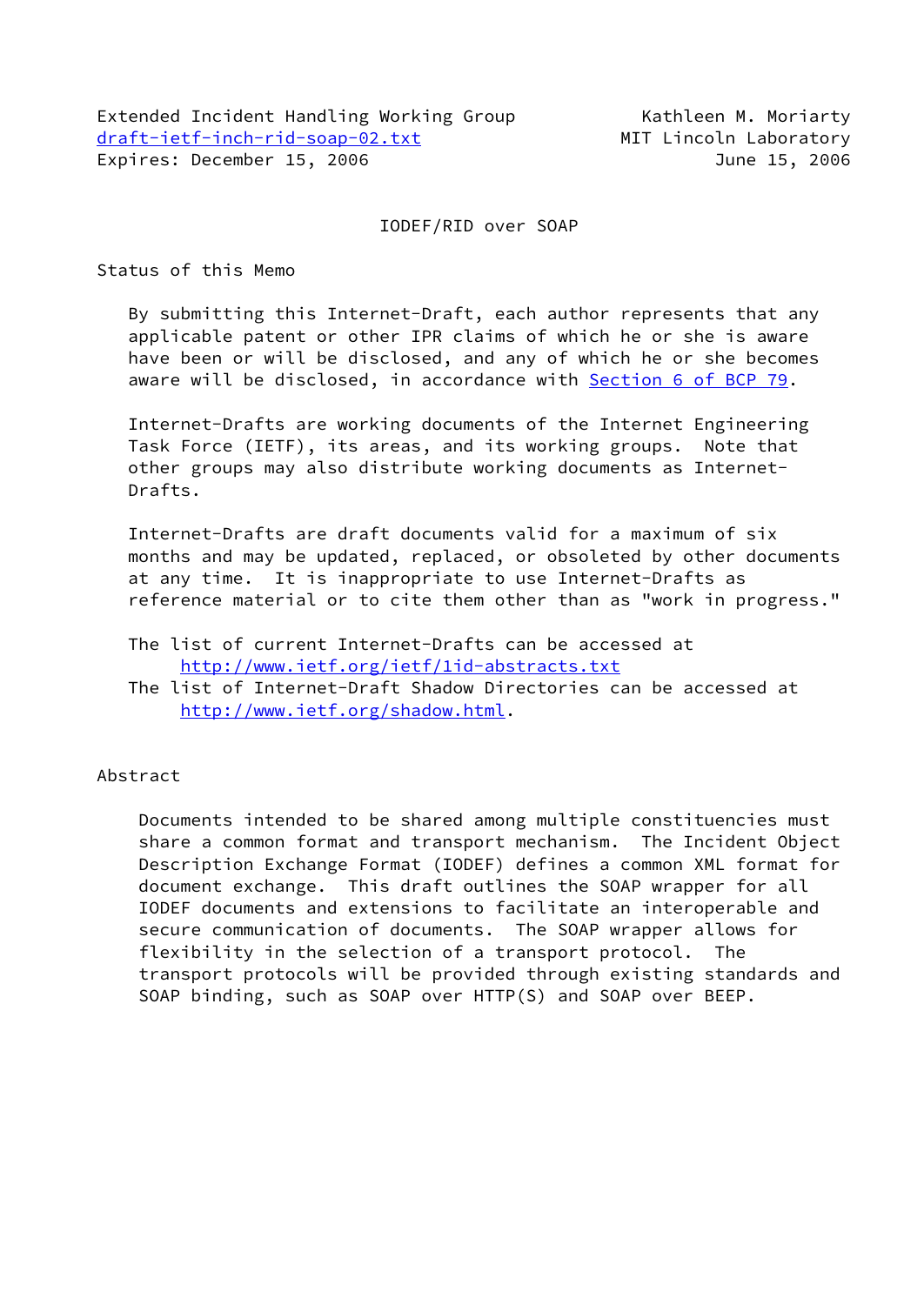# TABLE OF CONTENTS

|                                                                               | $\perp$                                                          |
|-------------------------------------------------------------------------------|------------------------------------------------------------------|
|                                                                               | $\overline{3}$                                                   |
|                                                                               | $\overline{3}$                                                   |
|                                                                               | $\overline{4}$<br>$\overline{4}$<br>$\overline{5}$               |
| 4.1. Example TraceRequest message<br>4.2 Example InvestigationRequest Message | $\underline{6}$<br>$\underline{6}$<br>$\overline{9}$<br>10<br>11 |
| 5.1 Privacy and Confidentiality<br>5.2 Authentication and Identification      | 12<br>13<br>13                                                   |
|                                                                               | 13                                                               |
|                                                                               | 13                                                               |
|                                                                               | 13                                                               |
|                                                                               | 15<br>15                                                         |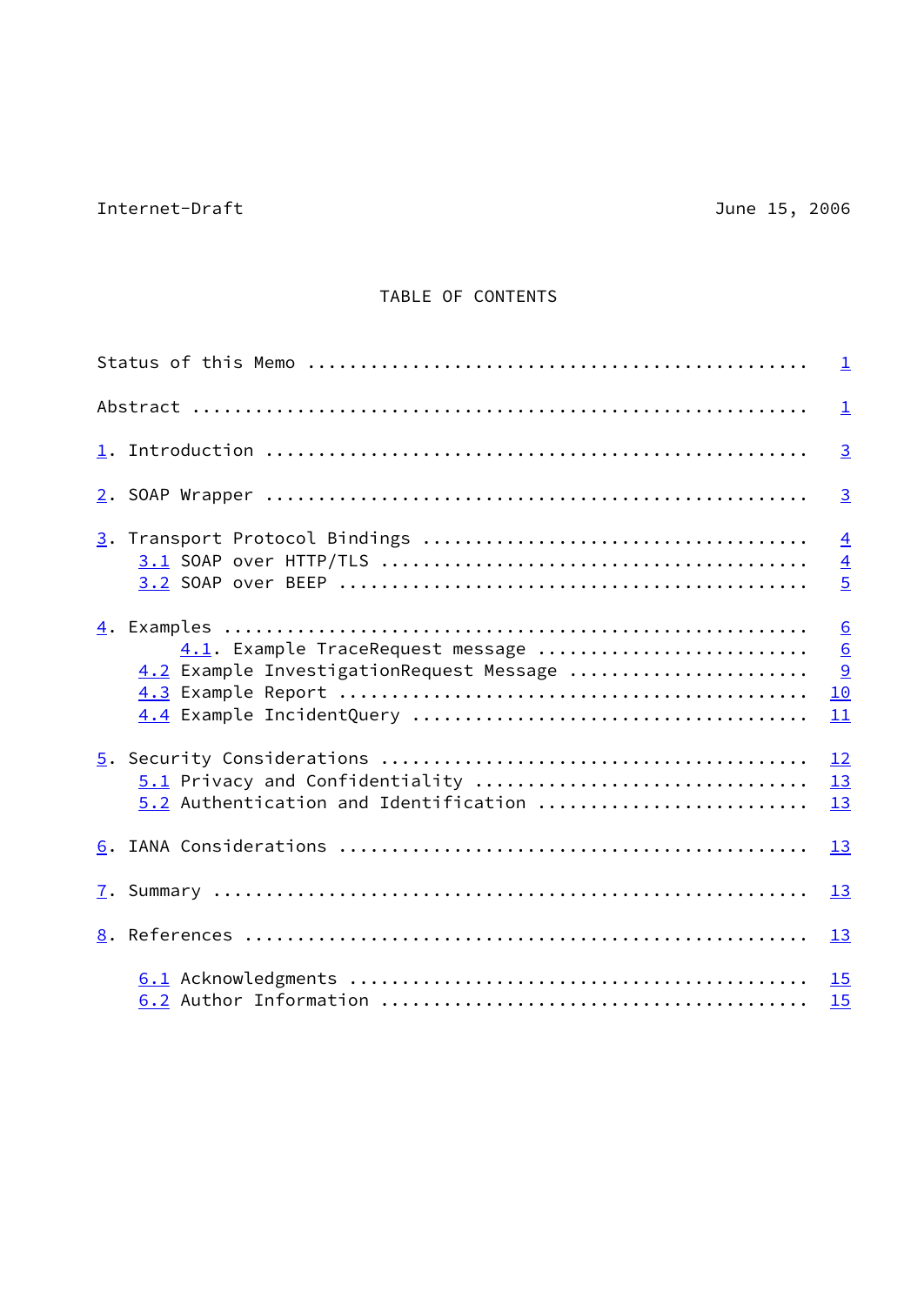### <span id="page-2-1"></span><span id="page-2-0"></span>[1](#page-2-0). Introduction

 The Incident Object Description Exchange Format (IODEF) [RFCXXX] describes an XML document format for the purpose of exchanging data between CSIRTS or those responsible for security incident handling for network providers. The defined document format provides an easy way for CSIRTS to exchange data in a way which can be easily parsed. In order for the IODEF documents to be shared between entities, a uniform method for transport is necessary. SOAP will provide a layer of abstraction and enable the use of multiple transport protocol bindings. IODEF documents and extensions will be contained in an XML Real-time Inter-network Defense (RID) [\[RFCXXXX](#page-16-2)] envelope inside the body of a SOAP message. The RIDPolicy class of RID (e.g., policy information that may affect message routing) will appear in the SOAP message header.

 HTTPS or HTTP/TLS has been selected as the REQUIRED SOAP binding for exchanging IODEF/RID messages. The primary reason for selecting HTTPS is due to the existence of multiple successful implementations of SOAP over HTTP, and to its being widely understood. Excellent tool support exists to ease the development of applications using SOAP over HTTP. BEEP may actually be better suited as a transport for RID messages containing IODEF documents, but does not yet have wide adoption. Standards exist for the HTTPS or HTTP/TLS binding for SOAP. A standard is in development for SOAP over BEEP, [RFC\*\*\*\*]. Standards MUST be followed when implementing transport bindings for RID communications.

 The key words "MUST", "MUST NOT", "REQUIRED", "SHALL", "SHALL NOT", "SHOULD", "SHOULD NOT", "RECOMMENDED", "MAY", and "OPTIONAL" in this document are to be interpreted as described in [RFC2119](https://datatracker.ietf.org/doc/pdf/rfc2119).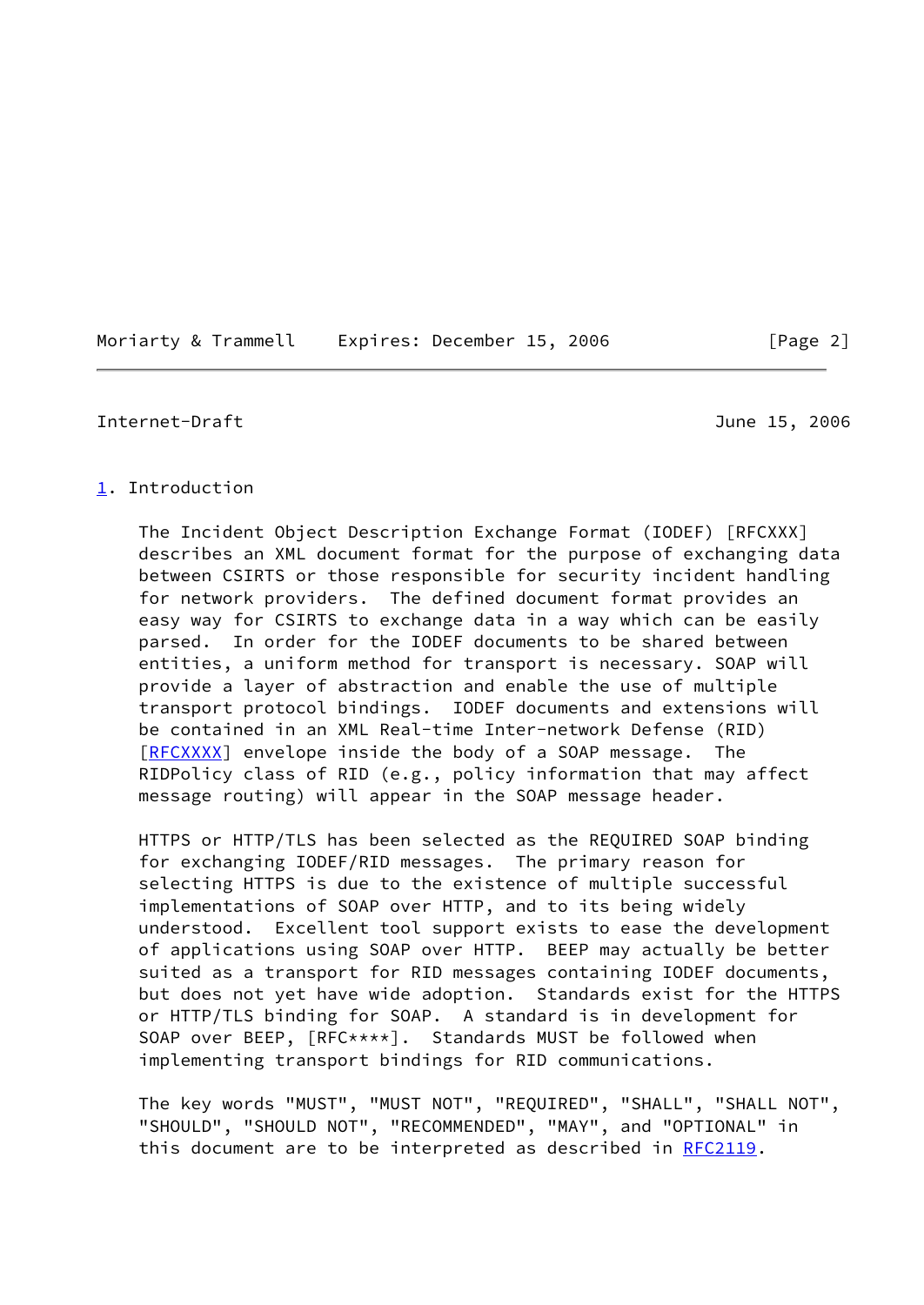#### <span id="page-3-0"></span>[2](#page-3-0). SOAP Wrapper

 IODEF/RID documents, including all supported extensions, intended to be shared between CSIRTS or NPs MUST use a SOAP wrapper, along with a supported transport protocol binding, for transport. The transport is independent of the wrapper. SOAP will be used to provide the messaging framework and can make distinctions as to how messages should be handled by each participating system. SOAP has been selected because of the flexibility it provides for binding with transport protocols, which can be independent of the IODEF/RID messaging system.

 As defined by the SOAP messaging specifications [18], the IODEF document plus any extensions will be in the SOAP body of the message. The SOAP header contains information pertinent to all participating systems that receive the message, including the ultimate destination, any intermediate hosts, and message processing policy information. Depending on the message or

Moriarty & Trammell Expires: December 15, 2006 [Page 3]

#### <span id="page-3-1"></span>Internet-Draft June 15, 2006

 document being transported, there may be a case, such as with RID messages, in which a host may only need to view the SOAP header and not the SOAP body and is, therefore, acting as a SOAP intermediary node. An example of this would be if one RID system was sending a communication to a RID system for which there was no direct trust relationship, an intermediate RID system may be used to provide the trusted patch between the communicating systems. This intermediate system may not need to see the contents of the SOAP body. Therefore, the elements or classes needed by all participating systems MUST be in the SOAP header, specifically the RIDPolicy class. Each participating system receiving an incident handling IODEF document is an ultimate destination and has to parse and view the entire IODEF document to make necessary decisions.

 The SOAP specifications for intermediate and ultimate nodes MUST be Followed; for example, a message destined for an intermediate node would contain the attribute env:role with the value [http://www.w3c.org/2003/05/soap-envelope/role/next.](http://www.w3c.org/2003/05/soap-envelope/role/next) Also in accordance with the SOAP specifications, the attribute of env:mustUnderstand has a value of "true" to ensure each node processes the header blocks consistent with the specifications for IODEF.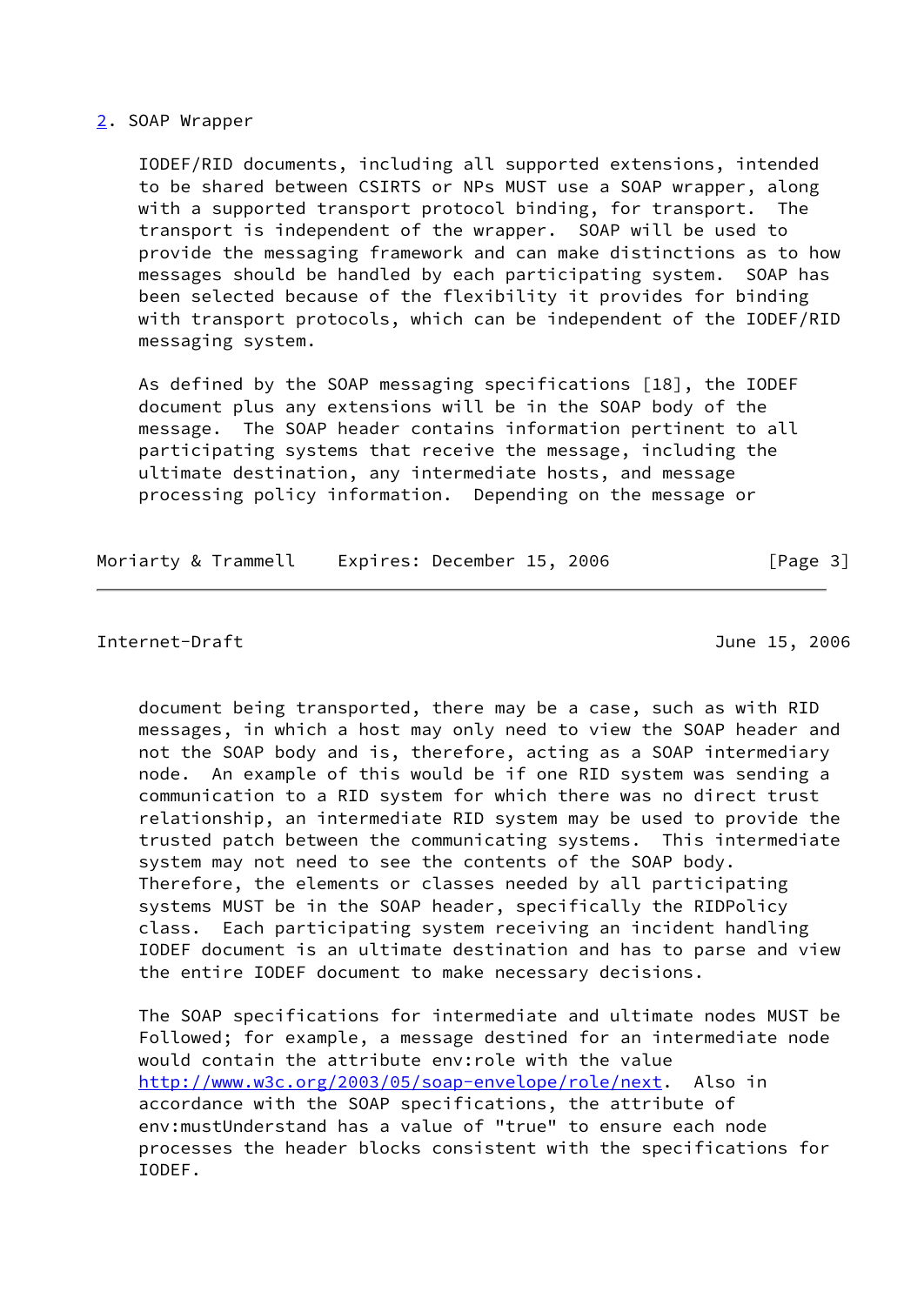SOAP messages are typically a one-way conversation. Transmittal of Incident information to another RID host in the form of a Report message is the single case within RID where a one way communication is specified. The arrival of an IODEF/RID Report document in a SOAP message is simply an assertion that a described incident occurred. In the case of other RID message types to support incident handling, two SOAP messages may be exchanged to enable bi-directional communication. Request/response pairs defined by RID include TraceRequest/TraceAuthorization/Result, Investigation/Result, and IncidentQuery/Report.

<span id="page-4-0"></span>[3](#page-4-0). Transport Protocol Bindings

 The SOAP binding will be used for message transport. One agreed upon protocol, HTTPS, MUST be implemented by all RID systems and other protocols may be used. The use of a single transport binding supported by all systems sending and receiving RID messages and extensions of IODEF will enable interoperability between participating CSIRTS and NPs. Other protocol bindings may be defined in separate documents.

<span id="page-4-1"></span>[3.1](#page-4-1) SOAP over HTTP/TLS

 SOAP over HTTP/TLS is widely supported, as are ancillary tools such as the Web Services Description Language (WSDL), hence the selection of SOAP over HTTP/1.1 over TLS as Mandatory for transport of RID communications. Security is provided through the RID specification and all REQUIRED RID security MUST be implemented. TLS offers additional security at the transport layer; this

| Moriarty & Trammell | Expires: December 15, 2006 | [Page 4] |
|---------------------|----------------------------|----------|
|---------------------|----------------------------|----------|

<span id="page-4-2"></span>Internet-Draft June 15, 2006

security SHOULD be used.

[BCP 56](https://datatracker.ietf.org/doc/pdf/bcp56) contains a number of important considerations when using HTTP for application protocols. These include the size of the payload for the application, whether the application will use a web browser, whether the protocol should be defined on a port other than 80, and if the security provided through HTTPS suits the needs of the new application.

 It is acknowledged within the scope of these concerns that HTTPS is not ideally suited for IODEF/RID transport, as the former is a client-server protocol and the latter a message-exchange protocol; however, the ease of implementation for services based on SOAP over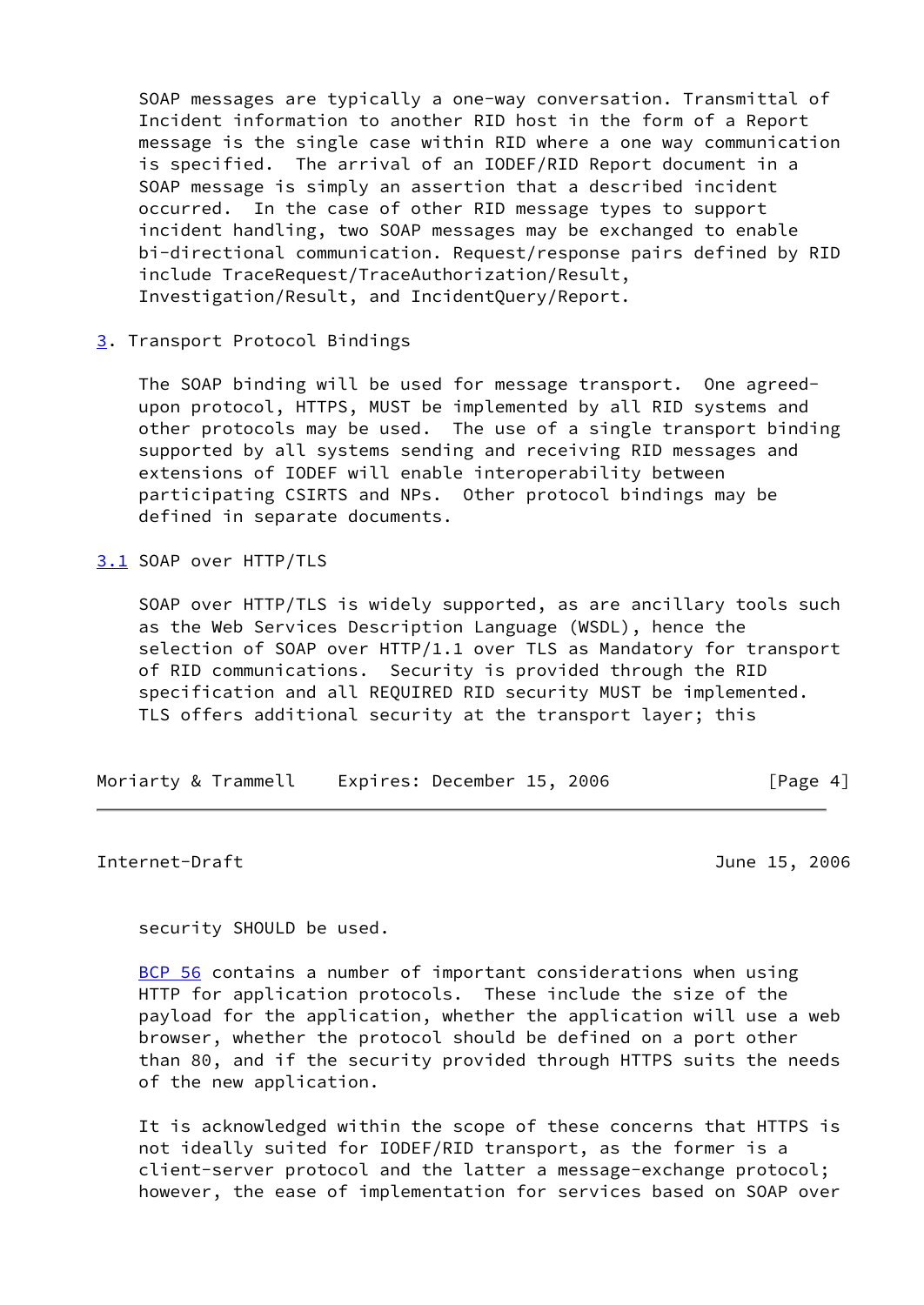HTTP outweighs these concerns. Consistent with [BCP 56](https://datatracker.ietf.org/doc/pdf/bcp56), IODEF over SOAP over HTTP/TLS will require its own TCP port assignment from IANA.

 Every RID system participating in a consortium MUST listen for HTTPS connections on the assigned port, as the requests and responses in a RID message exchange transaction may be significantly separated in time. If a RID message is answered immediately, or within a generally accepted HTTP client timeout (about thirty seconds), the listening system SHOULD return the reply message in the HTTP response body; otherwise, it must initiate a connection to the requesting system and send its reply in an HTTP request.

 If the HTTP response body sent in reply to a RID message does not contain a RID message itself, the response body SHOULD be empty, and RID clients MUST ignore any response body that is not an expected RID message. This provision applies ONLY to HTTP response bodies; unsolicited HTTP requests (such as Reports not preceded by an IncidentQuery) are handled according to the message exchange pattern described in RID.

 RID systems SHOULD use HTTP/1.1 persistent connections as described in [RFC 2616](https://datatracker.ietf.org/doc/pdf/rfc2616) to minimize TCP connection setup overhead. RID systems SHOULD support chunked transfer encoding on the HTTP server side to allow the implementation of clients that do not need to precalculate message sizes before constructing HTTP headers.

## <span id="page-5-0"></span>[3.2](#page-5-0) SOAP over BEEP

 SOAP over BEEP is an optional transport binding for IODEF/RID. A RID system supporting BEEP MAY attempt to use SOAP over BEEP on first connection with a peer; if the peer does not support SOAP over BEEP, the initiating peer MUST fall back to SOAP over HTTPS, and SHOULD note that the peer does not support BEEP, to avoid attempting to use BEEP in future communications.

 BEEP has certain implementation advantages over HTTP/TLS for this application; however, the protocol has not been widely implemented.

Moriarty & Trammell Expires: December 15, 2006 [Page 5]

<span id="page-5-1"></span>Internet-Draft June 15, 2006

 Communication between participating RID systems is on a server-to server basis, for which BEEP is better suited than HTTP. Incident handling may at times require immediate action; thus, a protocol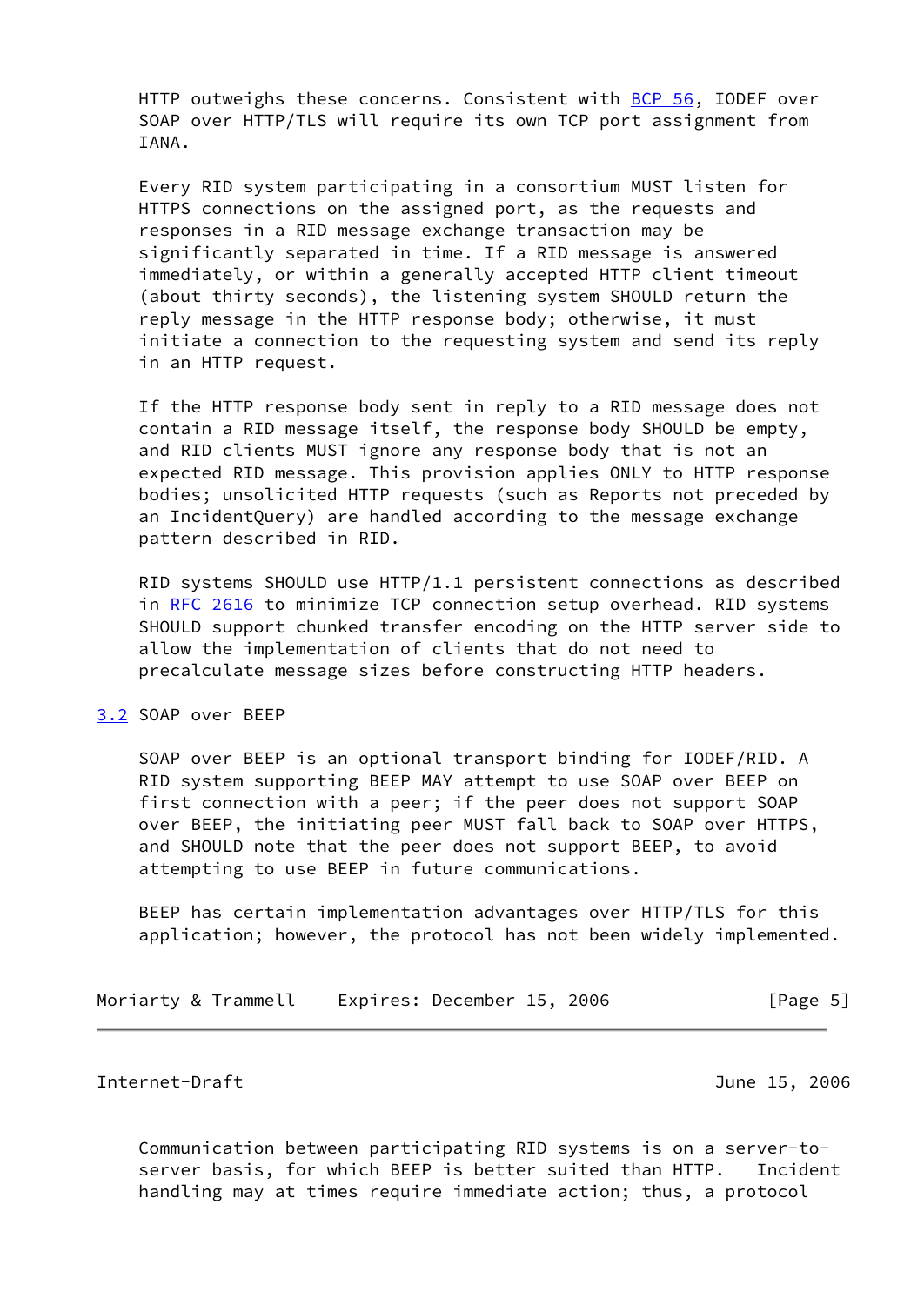with low overhead and minimum bandwidth requirements is desirable.

 To provide equivalent transport-layer security to HTTP/TLS, the BEEP TLS profile MUST be supported and SHOULD be used.

```
4. Examples
```
 The examples below, parallel to the examples in section 4.5 of the RID document, demonstrate how the structure of RID messages fits into SOAP containers as outlined in this document for each message type. Of particular note in each is the duplication of the RID policy information in both the SOAP header and SOAP body. The first example includes the full RID message and associated IODEF-Document; following examples omit the IODEF-Document and refer to it in a comment. The IODEF-Document must be present, and the elements required are outlined in the RID specification.

<span id="page-6-1"></span>[4.1](#page-6-1). Example TraceRequest message

 This TraceRequest is identical to the TraceRequest example in Section 4.5.1.1 of RID and would be sent from a CSIRT reporting a denial-of-service attack in progress to its upstream NP. This request asks the upstream to continue the trace and to rate-limit traffic closer to the source.

```
<SOAP-ENV:Envelope
xmlns:SOAP-ENV="http://www.w3.org/2001/12/soap-envelope">
   <SOAP-ENV:Header>
     <iodef-rid:RID
      xmlns:iodef-rid="http://www.ietf.org/iodef/iodef-rid.html"
      xmlns:iodef="http://www.ietf.org/iodef/iodef.html">
       <iodef-rid:RIDPolicy>
         <iodef-rid:MsgType>TraceRequest</iodef-rid:MsgType>
         <iodef-rid:PolicyRegion>Inter-Consortium
           </iodef-rid:PolicyRegion>
         <iodef-rid:MsgDestination>RIDSystem</iodef-rid:MsgDestination>
         <iodef:Node>
           <iodef:Address category="ipv4-addr">172.20.1.2
           </iodef:Address>
         </iodef:Node>
         <iodef-rid:TrafficType>Attack</iodef-rid:TrafficType>
         <iodef:IncidentID name="CERT-FOR-OUR-DOMAIN">
           CERT-FOR-OUR-DOMAIN#207-1
         </iodef:IncidentID>
       </iodef-rid:RIDPolicy>
     </iodef-rid:RID>
   </SOAP-ENV:Header>
   <SOAP-ENV:Body>
     <iodef-rid:RID
```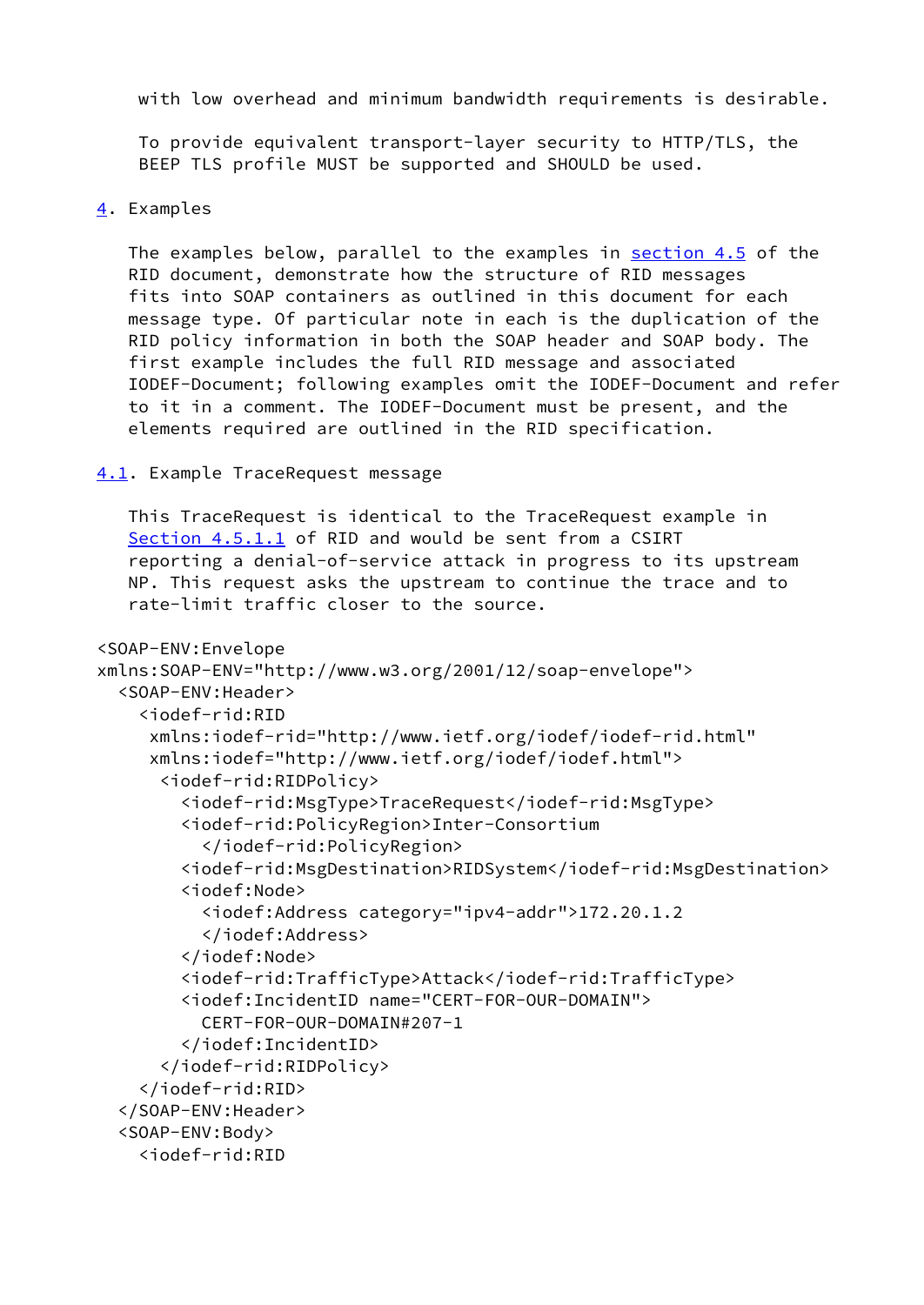```
Internet-Draft June 15, 2006
```

```
 xmlns:iodef-rid="http://www.ietf.org/iodef/iodef-rid.html"
 xmlns:iodef="http://www.ietf.org/iodef/iodef.html">
   <iodef-rid:RIDPolicy>
     <iodef-rid:MsgType>TraceRequest</iodef-rid:MsgType>
     <iodef-rid:PolicyRegion>Inter-Consortium
       </iodef-rid:PolicyRegion>
     <iodef-rid:MsgDestination>RIDSystem</iodef-rid:MsgDestination>
     <iodef:Node>
       <iodef:Address category="ipv4-addr">172.20.1.2
       </iodef:Address>
     </iodef:Node>
     <iodef-rid:TrafficType>Attack</iodef-rid:TrafficType>
     <iodef:IncidentID name="CERT-FOR-OUR-DOMAIN">
       CERT-FOR-OUR-DOMAIN#207-1
     </iodef:IncidentID>
   </iodef-rid:RIDPolicy>
   <iodef-rid:NPPath>
     <iodef:Name>CSIRT-FOR-OUR-DOMAIN</iodef:Name>
     <iodef:RegistryHandle>CSIRT123</iodef:RegistryHandle>
     <iodef:Email>csirt-for-our-domain@ourdomain</iodef:Email>
     <iodef:Node>
       <iodef:Address category="ipv4-addr">172.17.1.2
       </iodef:Address>
     </iodef:Node>
   </iodef-rid:NPPath>
   <iodef-rid:NPPath>
     <iodef:Name>CSIRT-FOR-UPSTREAM-NP</iodef:Name>
     <iodef:RegistryHandle>CSIRT345</iodef:RegistryHandle>
     <iodef:Email>csirt-for-upstream-np@ourdomain</iodef:Email>
     <iodef:Node>
       <iodef:Address category="ipv4-addr">172.20.1.2
       </iodef:Address>
     </iodef:Node>
   </iodef-rid:NPPath>
 </iodef-rid:RID>
 <iodef:IODEF-Document version="1.0">
   <iodef:Incident restriction="need-to-know" purpose="handling">
     <iodef:IncidentID name="CERT-FOR-OUR-DOMAIN">
       CERT-FOR-OUR-DOMAIN#207-1
     </iodef:IncidentID>
     <iodef:IncidentData>
       <iodef:Description>Host involved in DOS attack
         </iodef:Description>
```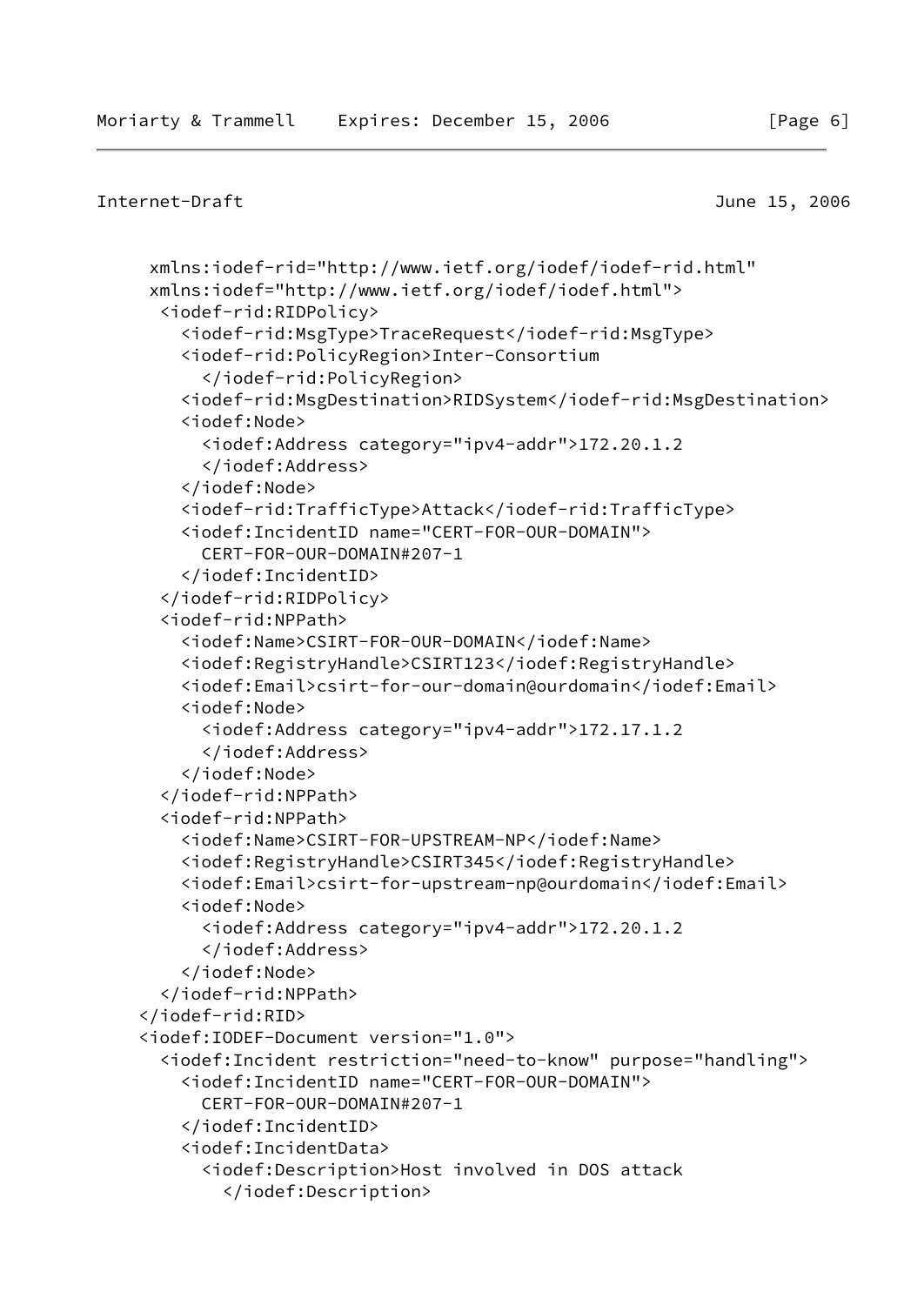```
 <iodef:StartTime>2004-02-02T22:19:24+00:00</iodef:StartTime>
 <iodef:DetectTime>2004-02-02T22:49:24+00:00
   </iodef:DetectTime>
 <iodef:ReportTime>2004-02-02T23:20:24+00:00
   </iodef:ReportTime>
 <iodef:Assessment>
   <iodef:Impact severity="low" completion="failed"
      type="none"/>
 </iodef:Assessment>
```

```
[Page 7]
```

```
 <iodef:Contact role="creator" role="irt" type="organization">
   <iodef:ContactName>CSIRT-FOR-OUR-DOMAIN
   </iodef:ContactName>
   <iodef:Email>csirt-for-our-domain@ourdomain</iodef:Email>
 </iodef:Contact>
 <iodef:Contact role="tech" type="organization">
   <iodef:ContactName>Constituency-contact for 10.1.1.2
   </iodef:ContactName>
   <iodef:Email>Constituency-contact@10.1.1.2</iodef:Email>
 </iodef:Contact>
 <iodef:History>
   <iodef:HistoryItem type="notification">
     <iodef:IncidentID name="CSIRT-FOR-OUR-DOMAIN">
       CSIRT-FOR-OUR-DOMAIN#207-1
     </iodef:IncidentID>
     <iodef:Description>
       Notification sent to next upstream NP closer to
       10.1.1.2</iodef:Description>
     <iodef:DateTime>2001-09-14T08:19:01+00:00
     </iodef:DateTime>
   </iodef:HistoryItem>
 </iodef:History>
 <iodef:EventData>
   <iodef:System category="source">
     <iodef:Service>
       <iodef:port>38765</iodef:port>
     </iodef:Service>
     <iodef:Node>
       <iodef:Address category="ipv4-addr">10.1.1.2
       </iodef:Address>
     </iodef:Node>
   </iodef:System>
   <iodef:System category="target">
```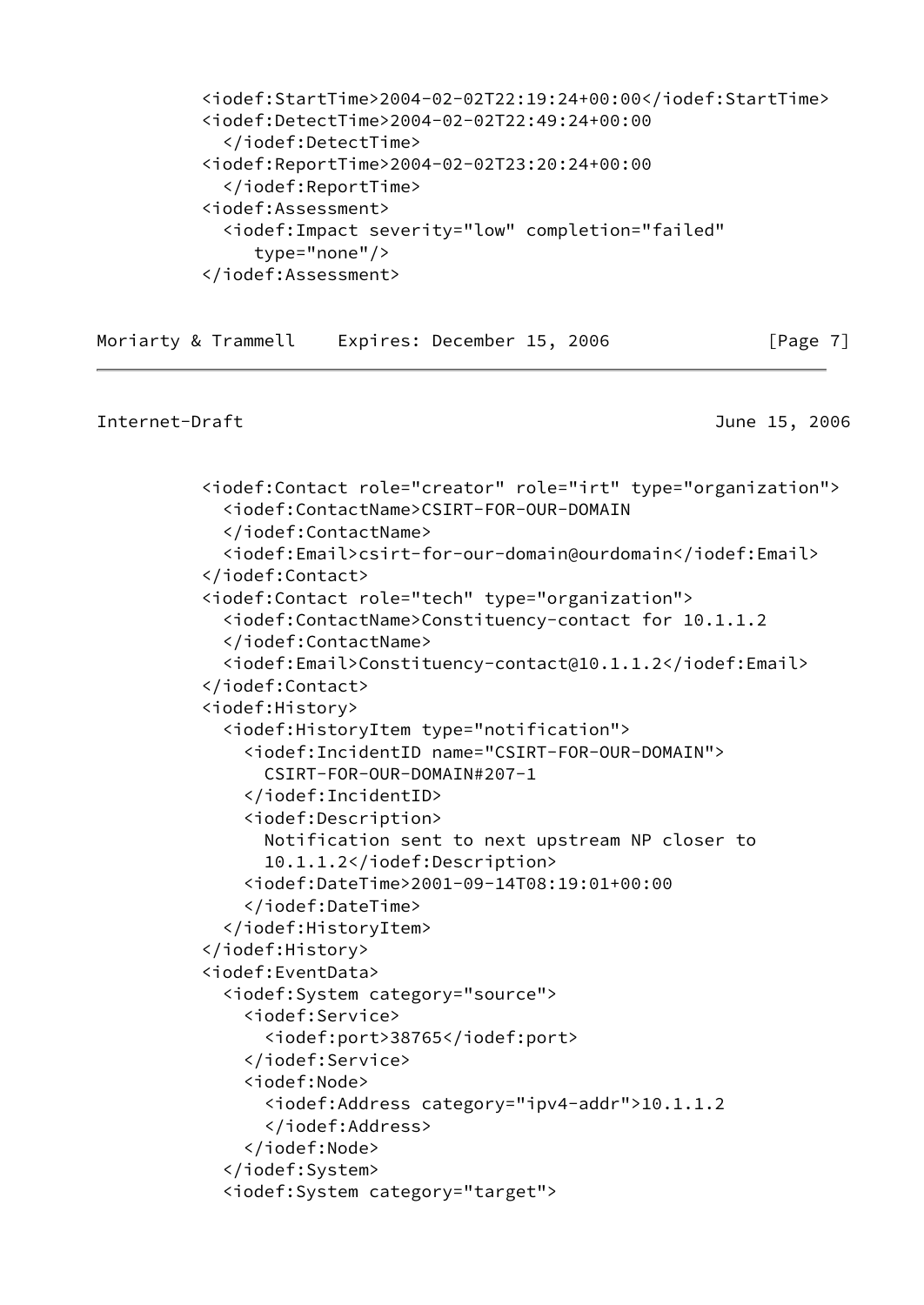```
 <iodef:Service>
     <iodef:port>80</iodef:port>
   </iodef:Service>
   <iodef:Node>
     <iodef:Address category="ipv4-addr">192.168.1.2
     </iodef:Address>
   </iodef:Node>
 </iodef:System>
 <iodef:Expectation priority="high"
        iodef:atype="rate-limit-host">
   <iodef:Description>Rate limit traffic close to source
   </iodef:Description>
 </iodef:Expectation>
 <iodef:Record>
 <iodef:RecordData>
 <iodef:RecordItem dtype="ipv4-packet">
 450000522ad90000ff06c41fc0a801020a010102976d0050103e020810
 d94a1350021000ad6700005468616e6b20796f7520666f722063617265
  66756c6c792072656164696e672074686973205246432e0a
```

| Moriarty & Trammell | Expires: December 15, 2006 | [Page 8] |
|---------------------|----------------------------|----------|
|---------------------|----------------------------|----------|

```
Internet-Draft June 15, 2006
```

```
 </iodef:RecordItem>
             <iodef:Description>The IPv4 packet included
                was used in the described attack
             </iodef:Description>
             </iodef:RecordData>
            </iodef:Record>
           </iodef:EventData>
         </iodef:IncidentData>
       </iodef:Incident>
     </iodef:IODEF-Document>
   </SOAP-ENV:Body>
</SOAP-ENV:Envelope>
```
<span id="page-9-0"></span>[4.2](#page-9-0) Example InvestigationRequest Message

```
 This InvestigationRequest is identical to the InvestigationRequest
example in section 4.5.2.1 of the RID specification and would be
 sent in a situation similar to that of example 4.1, when the source
 of the attack is known.
```

```
<SOAP-ENV:Envelope
xmlns:SOAP-ENV="http://www.w3.org/2001/12/soap-envelope">
   <SOAP-ENV:Header>
```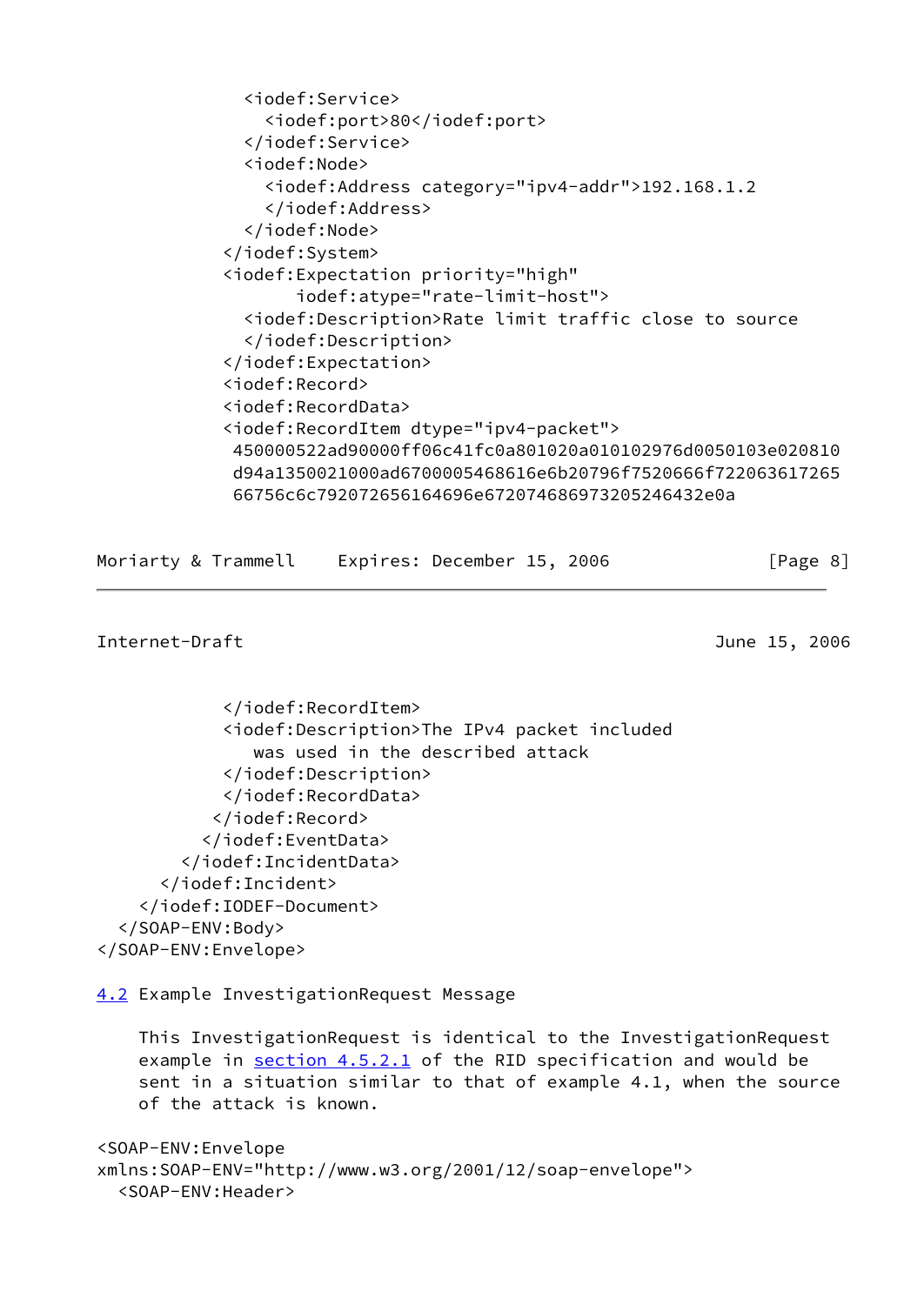```
 <iodef-rid:RID
    xmlns:iodef-rid="http://www.ietf.org/iodef/iodef-rid.html"
    xmlns:iodef="http://www.ietf.org/iodef/iodef.html">
     <iodef-rid:RIDPolicy>
       <iodef-rid:MsgType>Investigation</iodef-rid:MsgType>
       <iodef-rid:PolicyRegion>PeertoPeer</iodef-rid:PolicyRegion>
       <iodef-rid:MsgDestination>SourceOfIncident
         </iodef-rid:MsgDestination>
       <iodef:Node>
         <iodef:Address category="ipv4-addr">172.25.1.33
         </iodef:Address>
       </iodef:Node>
       <iodef-rid:TrafficType>Attack</iodef-rid:TrafficType>
       <iodef:IncidentID name="CERT-FOR-OUR-DOMAIN">
         CERT-FOR-OUR-DOMAIN#208-1
       </iodef:IncidentID>
     </iodef-rid:RIDPolicy>
   </iodef-rid:RID>
 </SOAP-ENV:Header>
 <SOAP-ENV:Body>
   <iodef-rid:RID
    xmlns:iodef-rid="http://www.ietf.org/iodef/iodef-rid.html"
    xmlns:iodef="http://www.ietf.org/iodef/iodef.html">
     <iodef-rid:RIDPolicy>
       <iodef-rid:MsgType>Investigation</iodef-rid:MsgType>
       <iodef-rid:PolicyRegion>PeertoPeer</iodef-rid:PolicyRegion>
       <iodef-rid:MsgDestination>SourceOfIncident
         </iodef-rid:MsgDestination>
       <iodef:Node>
```

| Moriarty & Trammell | Expires: December 15, 2006 | [Page 9] |
|---------------------|----------------------------|----------|
|---------------------|----------------------------|----------|

```
Internet-Draft June 15, 2006
```

```
 <iodef:Address category="ipv4-addr">172.25.1.33
     </iodef:Address>
   </iodef:Node>
   <iodef-rid:TrafficType>Attack</iodef-rid:TrafficType>
   <iodef:IncidentID name="CERT-FOR-OUR-DOMAIN">
     CERT-FOR-OUR-DOMAIN#208-1
   </iodef:IncidentID>
 </iodef-rid:RIDPolicy>
 <iodef-rid:NPPath>
   <iodef:Name>CSIRT-FOR-OUR-DOMAIN</iodef:Name>
   <iodef:RegistryHandle>CSIRT123</iodef:RegistryHandle>
   <iodef:Email>csirt-for-our-domain@ourdomain</iodef:Email>
   <iodef:Node>
```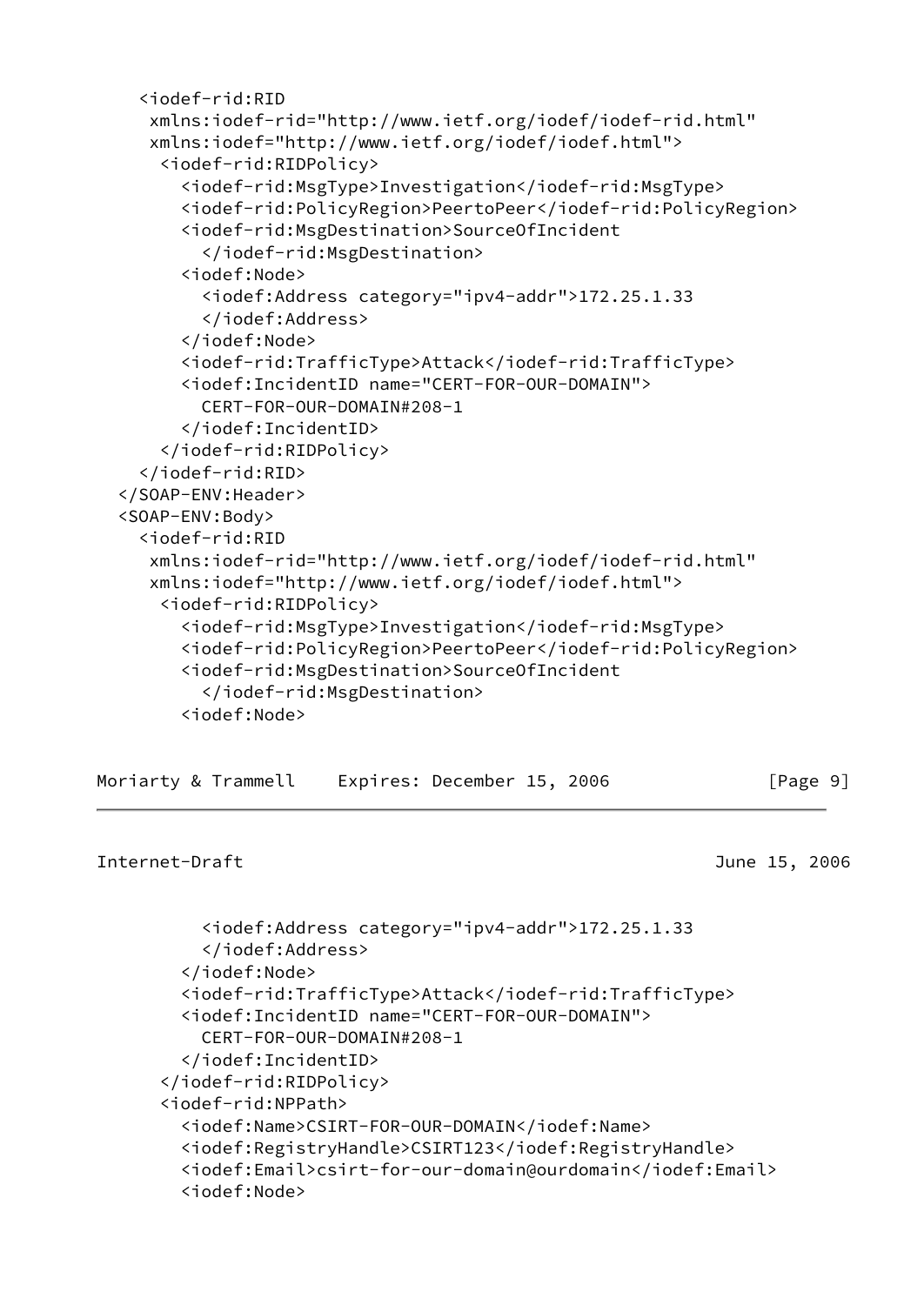```
 <iodef:Address category="ipv4-addr">172.17.1.2
           </iodef:Address>
         </iodef:Node>
       </iodef-rid:NPPath>
       <iodef-rid:NPPath>
         <iodef:Name>CSIRT-FOR-UPSTREAM-NP</iodef:Name>
         <iodef:RegistryHandle>CSIRT345</iodef:RegistryHandle>
         <iodef:Email>csirt-for-upstream-np@ourdomain</iodef:Email>
         <iodef:Node>
           <iodef:Address category="ipv4-addr">172.20.1.2
           </iodef:Address>
         </iodef:Node>
       </iodef-rid:NPPath>
     </iodef-rid:RID>
     <!-- Associated IODEF document follows -->
   </SOAP-ENV:Body>
</SOAP-ENV:Envelope>
4.3 Example Report
     This Report is identical to the Report example in section 4.5.3.1
     of the RID specification.
<SOAP-ENV:Envelope
xmlns:SOAP-ENV="http://www.w2.org/2001/12/soap-envelope">
   <SOAP-ENV:Header>
     <iodef-rid:RID
      xmlns:iodef-rid="http://www.ietf.org/iodef/iodef-rid.html"
      xmlns:iodef="http://www.ietf.org/iodef/iodef.html">
       <iodef-rid:RIDPolicy>
         <iodef-rid:MsgType>Report</iodef-rid:MsgType>
         <iodef-rid:PolicyRegion>PeertoPeer</iodef-rid:PolicyRegion>
         <iodef-rid:MsgDestination>RIDSystem</iodef-rid:MsgDestination>
         <iodef:Node>
           <iodef:Address category="ipv4-addr">172.17.1.2
           </iodef:Address>
         </iodef:Node>
         <iodef-rid:TrafficType>Attack</iodef-rid:TrafficType>
         <iodef:IncidentID name="CERT-FOR-OUR-DOMAIN">
```

```
Moriarty & Trammell Expires: December 15, 2006 [Page 10]
```
 CERT-FOR-OUR-DOMAIN#209-1 </iodef:IncidentID> </iodef-rid:RIDPolicy>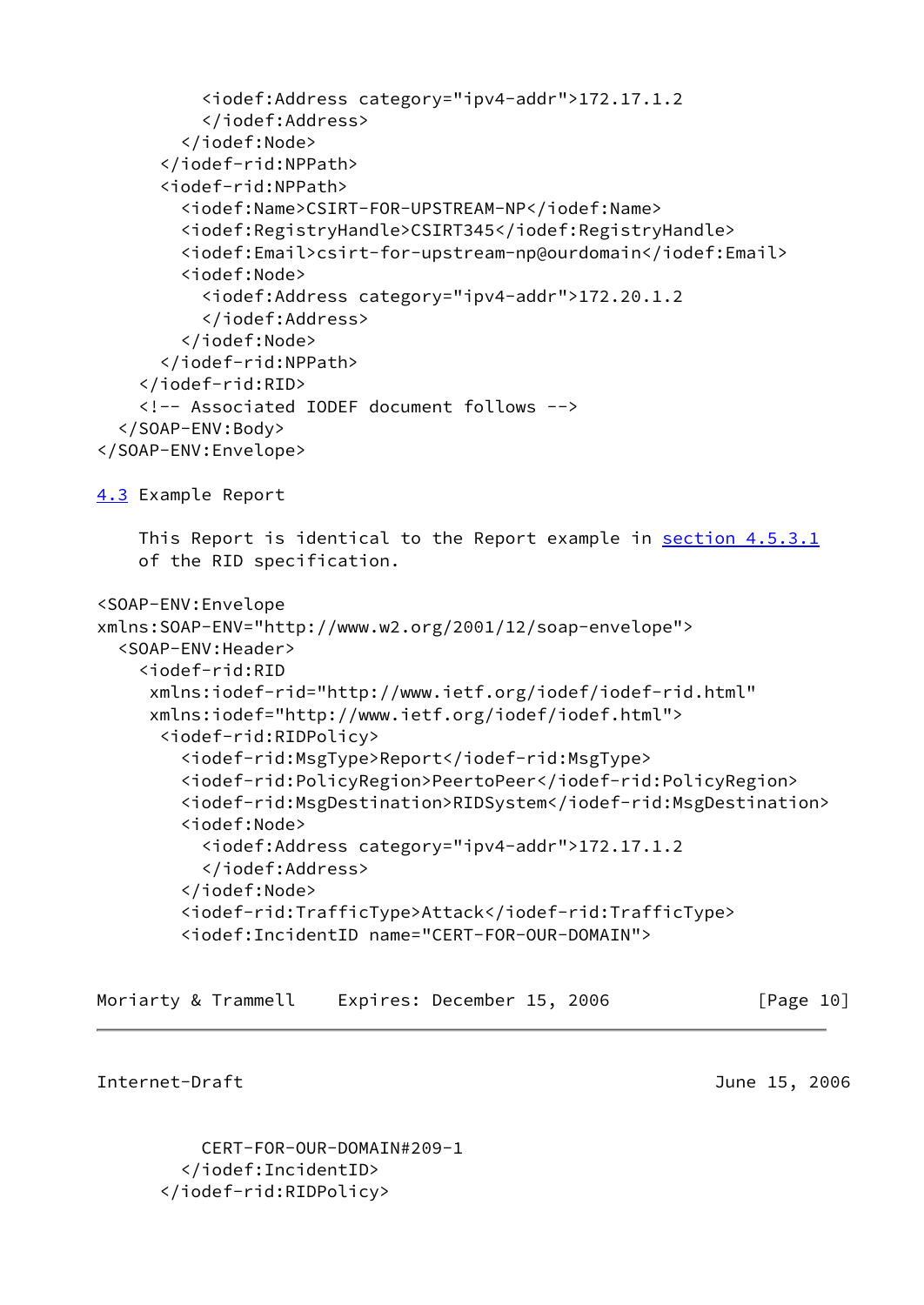```
 </iodef-rid:RID>
  </SOAP-ENV:Header>
  <SOAP-ENV:Body>
     <iodef-rid:RID
      xmlns:iodef-rid="http://www.ietf.org/iodef/iodef-rid.html"
      xmlns:iodef="http://www.ietf.org/iodef/iodef.html">
       <iodef-rid:RIDPolicy>
         <iodef-rid:MsgType>Report</iodef-rid:MsgType>
         <iodef-rid:PolicyRegion>PeertoPeer</iodef-rid:PolicyRegion>
         <iodef-rid:MsgDestination>RIDSystem</iodef-rid:MsgDestination>
         <iodef:Node>
           <iodef:Address category="ipv4-addr">172.17.1.2
           </iodef:Address>
         </iodef:Node>
         <iodef-rid:TrafficType>Attack</iodef-rid:TrafficType>
         <iodef:IncidentID name="CERT-FOR-OUR-DOMAIN">
           CERT-FOR-OUR-DOMAIN#209-1
         </iodef:IncidentID>
       </iodef-rid:RIDPolicy>
       <iodef-rid:NPPath>
         <iodef:Name>CSIRT-FOR-OUR-DOMAIN</iodef:Name>
         <iodef:RegistryHandle>CSIRT123</iodef:RegistryHandle>
         <iodef:Email>csirt-for-our-domain@ourdomain</iodef:Email>
         <iodef:Node>
           <iodef:Address category="ipv4-addr">172.20.1.2
           </iodef:Address>
         </iodef:Node>
       </iodef-rid:NPPath>
       <iodef-rid:NPPath>
         <iodef:Name>CSIRT-FOR-REQUESTING-NP</iodef:Name>
         <iodef:RegistryHandle>CSIRT345</iodef:RegistryHandle>
         <iodef:Email>csirt-for-requesting-np@ourdomain</iodef:Email>
         <iodef:Node>
           <iodef:Address category="ipv4-addr">172.17.1.2
           </iodef:Address>
         </iodef:Node>
       </iodef-rid:NPPath>
     </iodef-rid:RID>
     <!-- Associated IODEF document follows -->
   </SOAP-ENV:Body>
</SOAP-ENV:Envelope>
```
<span id="page-12-0"></span>[4.4](#page-12-0) Example IncidentQuery

 This IncidentQuery is identical to the IncidentQuery example in Section 4.5.4.1 of the RID specification.

```
<SOAP-ENV:Envelope
xmlns:SOAP-ENV="http://www.w3.org/2001/12/soap-envelope">
```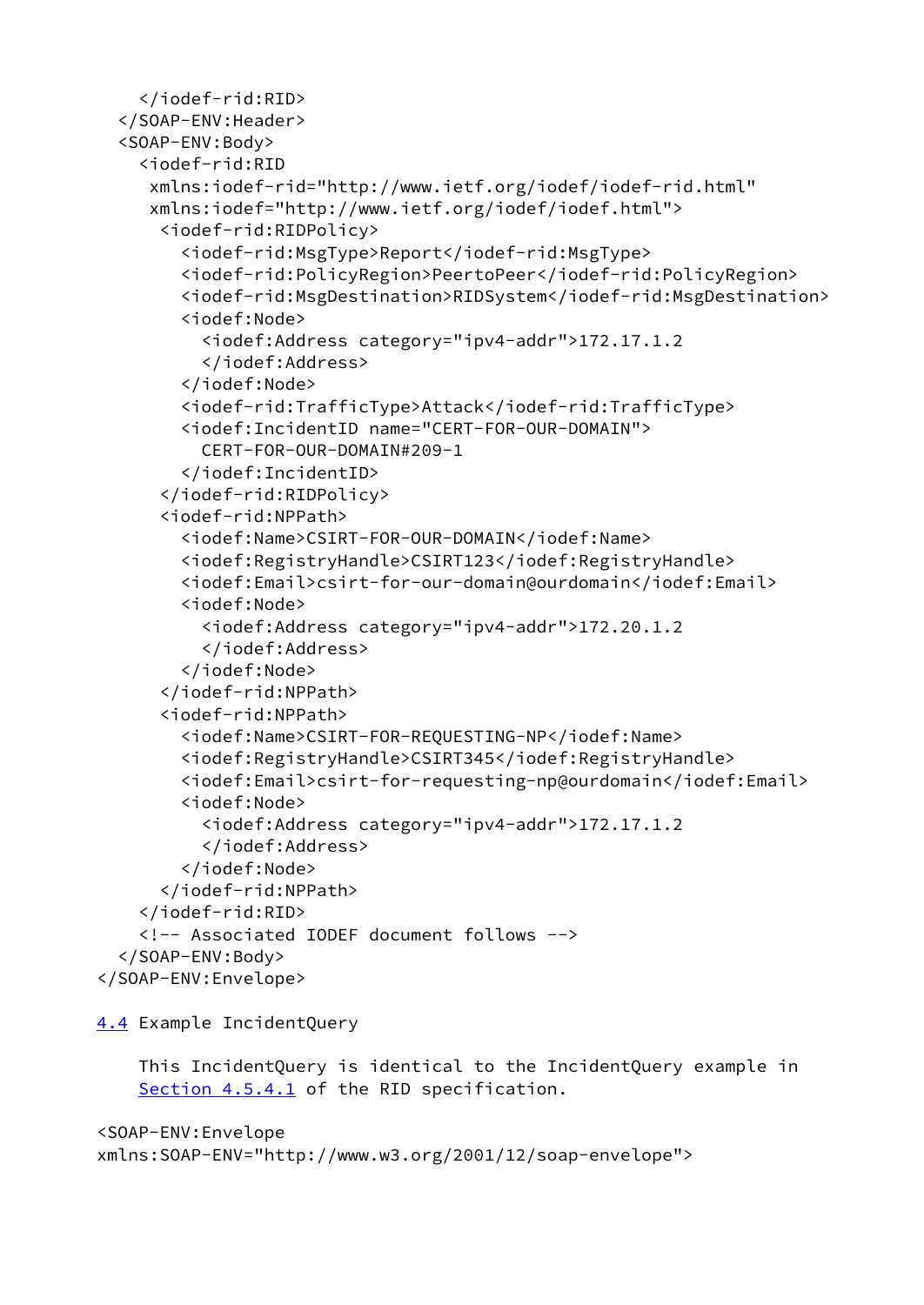```
Internet-Draft June 15, 2006
   <SOAP-ENV:Header>
     <iodef-rid:RID
     xmlns:iodef-rid="http://www.ietf.org/iodef/iodef-rid.html"
      xmlns:iodef="http://www.ietf.org/iodef/iodef.html">
       <iodef-rid:RIDPolicy>
         <iodef-rid:MsgType>IncidentQuery</iodef-rid:MsgType>
         <iodef-rid:PolicyRegion>PeertoPeer</iodef-rid:PolicyRegion>
         <iodef-rid:MsgDestination>RIDSystem</iodef-rid:MsgDestination>
         <iodef:Node>
           <iodef:Address category="ipv4-addr">172.17.1.2
           </iodef:Address>
     </iodef:Node>
         <iodef-rid:TrafficType>Attack</iodef-rid:TrafficType>
         <iodef:IncidentID name="CERT-FOR-OUR-DOMAIN">
           CERT-FOR-OUR-DOMAIN#209-1
         </iodef:IncidentID>
       </iodef-rid:RIDPolicy>
       <iodef-rid:NPPath>
         <iodef:Name>CSIRT-FOR-OUR-DOMAIN</iodef:Name>
         <iodef:RegistryHandle>CSIRT123</iodef:RegistryHandle>
         <iodef:Email>csirt-for-our-domain@ourdomain</iodef:Email>
         <iodef:Node>
           <iodef:Address category="ipv4-addr">172.20.1.2
           </iodef:Address>
         </iodef:Node>
       </iodef-rid:NPPath>
       <iodef-rid:NPPath>
         <iodef:Name>CSIRT-FOR-REQUESTING-NP</iodef:Name>
         <iodef:RegistryHandle>CSIRT345</iodef:RegistryHandle>
         <iodef:Email>csirt-for-requesting-np@ourdomain</iodef:Email>
         <iodef:Node>
           <iodef:Address category="ipv4-addr">172.17.1.2
           </iodef:Address>
         </iodef:Node>
       </iodef-rid:NPPath>
     </iodef-rid:RID>
     <!-- Associated IODEF document follows -->
   </SOAP-ENV:Body>
</SOAP-ENV:Envelope>
```
<span id="page-13-0"></span>[5](#page-13-0). Security Considerations

All security considerations of related documents MUST be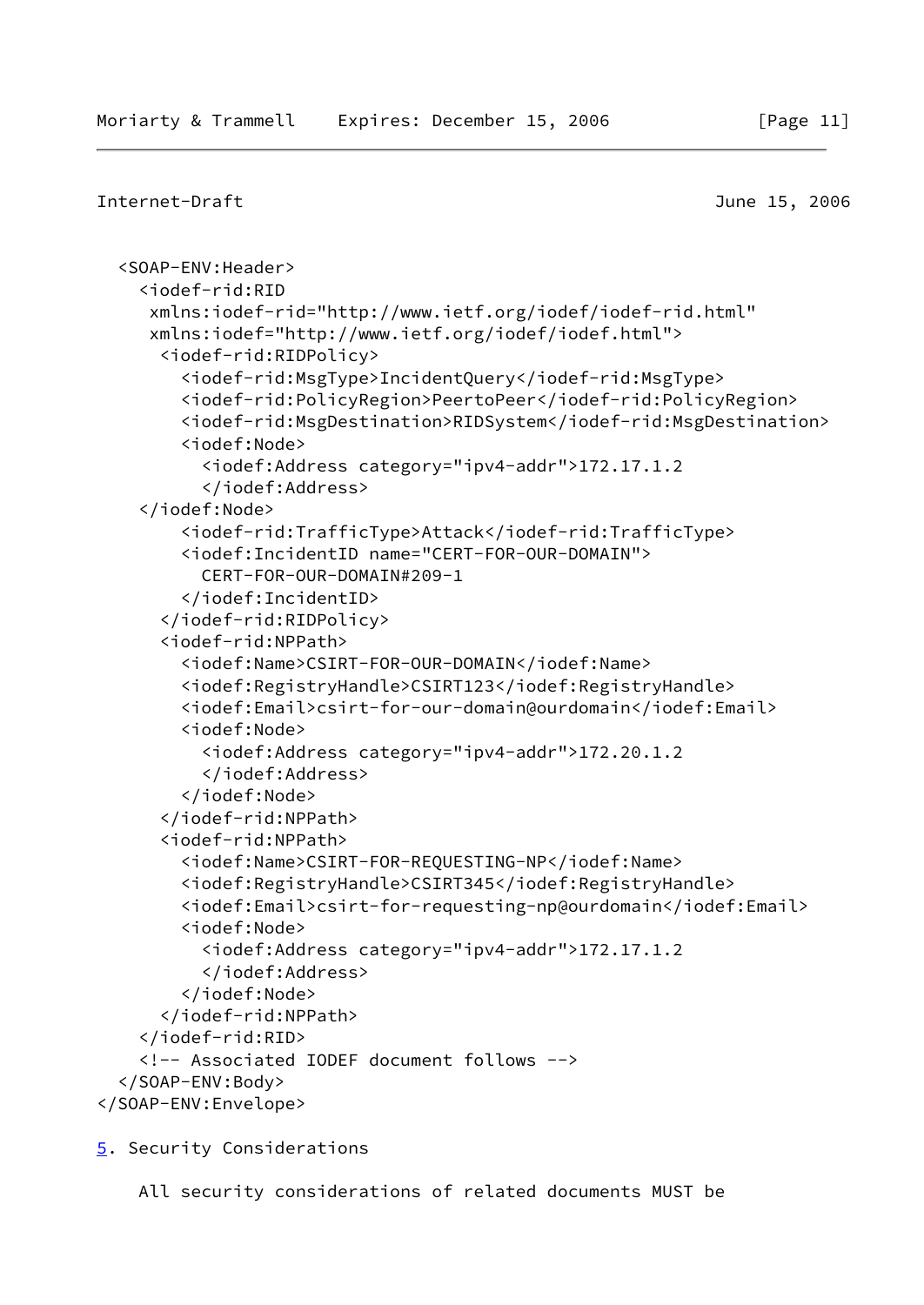considered, including those in the following documents: Requirements for the Format for INcident information Exchange (FINE) [\[RFCXXXX](#page-16-2)], the Incident Data Exchange Format Data Model and XML Implementation (IODEF), [\[RFCXXXX](#page-16-2)], and Incident Handling: Real-time Inter-network Defense (RID) [\[RFCXXXX](#page-16-2)]. The SOAP wrappers described herein are built upon the foundation of these documents; the security considerations contained therein are incorporated by reference.

Moriarty & Trammell Expires: December 15, 2006 [Page 12]

#### <span id="page-14-1"></span>Internet-Draft June 15, 2006

### <span id="page-14-0"></span>[5.1](#page-14-0) Privacy and Confidentiality

 For transport confidentiality, TLS (whether HTTP/TLS or the BEEP TLS profile) MUST be supported and SHOULD be used.

 Since multiple bindings for transport may be implemented, RID implementations MUST support XML encryption  $[4]$  to encrypt the SOAP body. Since XML encryption is performed at the IODEF document level, not only is the transport encrypted when a document is sensitive or contains sensitive elements, but the stored document is also encrypted. Note that this encryption applies only to the SOAP body; policy information in the SOAP header should remain unencrypted if it is necessary for the intermediate node to dispatch the message. XML encryption protects the IODEF document in the SOAP body from being viewed by any involved SOAP intermediary node.

## <span id="page-14-2"></span>[5.2](#page-14-2) Authentication and Identification

 For transport authentication and identification, TLS (whether HTTP/TLS or the BEEP TLS profile) MUST be supported and SHOULD be used. Each RID consortium SHOULD use a trusted public key infrastructure (PKI) to manage identities for TLS connections.

 Since multiple bindings for transport may be implemented, RID implementations MUST support XML digital signatures [\[5\]](#page-16-4) to sign the SOAP body; the rationale and implementation here is parallel to that for XML Encryption discussed in [section 5.1](#page-14-0).

### <span id="page-14-3"></span>[6](#page-14-3). IANA Considerations

 The IANA is requested to assign TCP ports for RID over SOAP over HTTPS and for RID over SOAP over BEEP.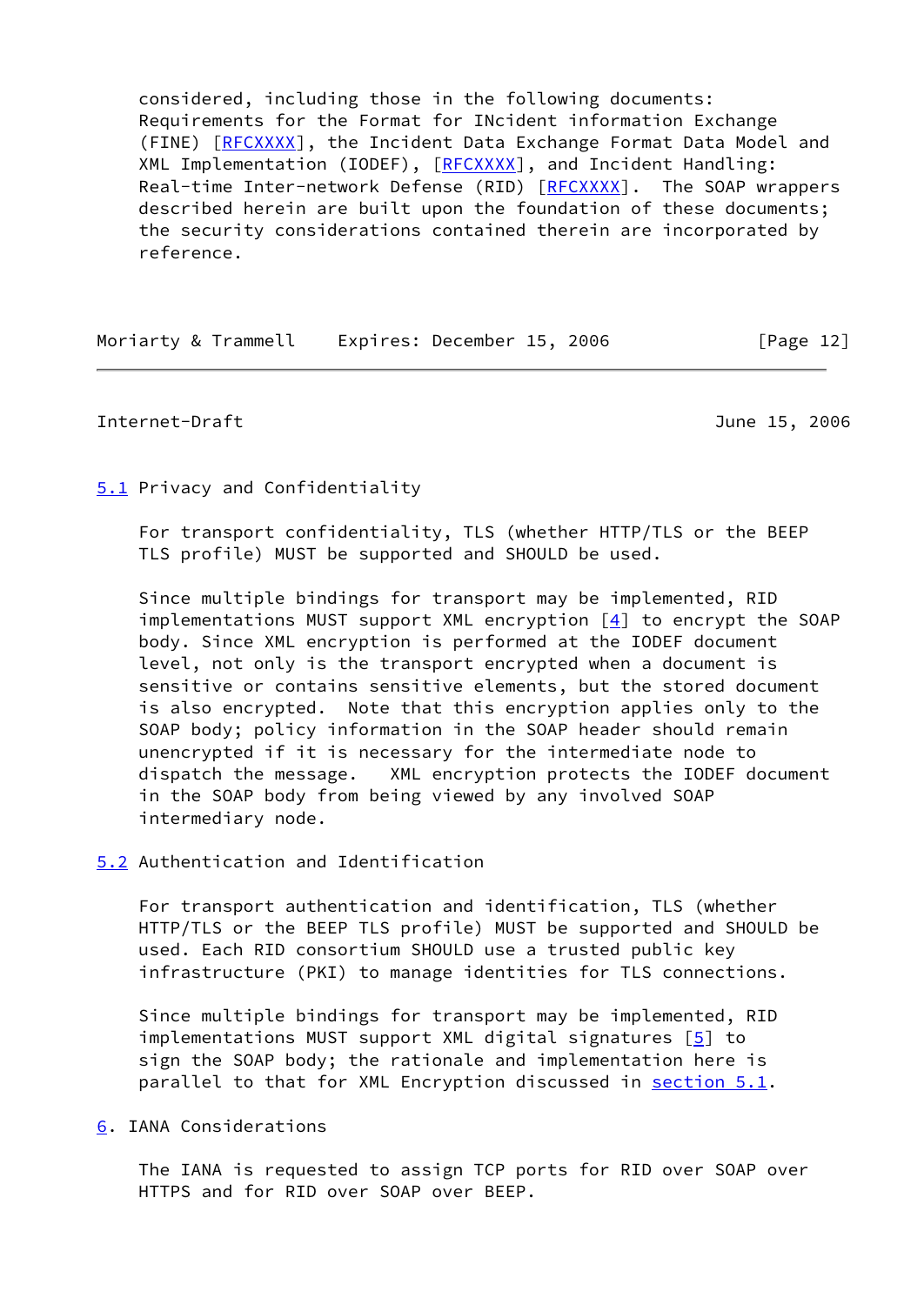#### <span id="page-15-0"></span>[7](#page-15-0). Summary

 SOAP provides the wrapper to facilitate the exchange of RID messages. The IETF and W3C standards provide detailed implementation details for SOAP and SOAP protocol bindings. The use of existing standards assists with development and interoperability between RID systems exchanging IODEF documents for incident-handling purposes. HTTPS is the mandatory transport binding for SOAP to be implemented and BEEP is optional.

# <span id="page-15-1"></span>[8](#page-15-1). References

 [RFC2119] "Key Words for Use in RFCs to Indicate Requirement Levels," S. Bradner, March 1997.

 [RFC2246] "The TLS Protocol Version 1.0," T. Dierks, C. Allen, W. Treese, P. Karlton, A. Freier, P. Kocher, January 1999.

Moriarty & Trammell Expires: December 15, 2006 [Page 13]

Internet-Draft June 15, 2006

 [RFC2256] "A Summary of the X.500(96) User Schema for use with LDAPv3," M. Wahl, December 1997.

 [RFC2459] "Internet Public Key Infrastructure: Part I: X.509 Certificate and CRL Profile," R. Housley, W. Ford, W. Polk, and D. Solo, January 1999.

 [RFC2527] "Internet X.509 Public Key Infrastructure: Certificate Policy and Certification Practices Framework," S. Chokhani, W. Ford, March 1999.

[RFC2616] "Hypertext Transfer Protocol - HTTP/1.1," R. Fielding, J. Gettys, J. Mogul, H. Masinter, P. Leach, and T. Berners-Lee, June 1999.

 [RFC3080] "The Blocks Extensible Exchange Protocol Core," M. Rose. March 2001.

 [RFC3205] "On the Use of HTTP as a Substrate," K. Moore, February 2002. [\(BCP56](https://datatracker.ietf.org/doc/pdf/bcp56))

[RFC3688] "The IETF XML Registry," M. Mealling, January 2004.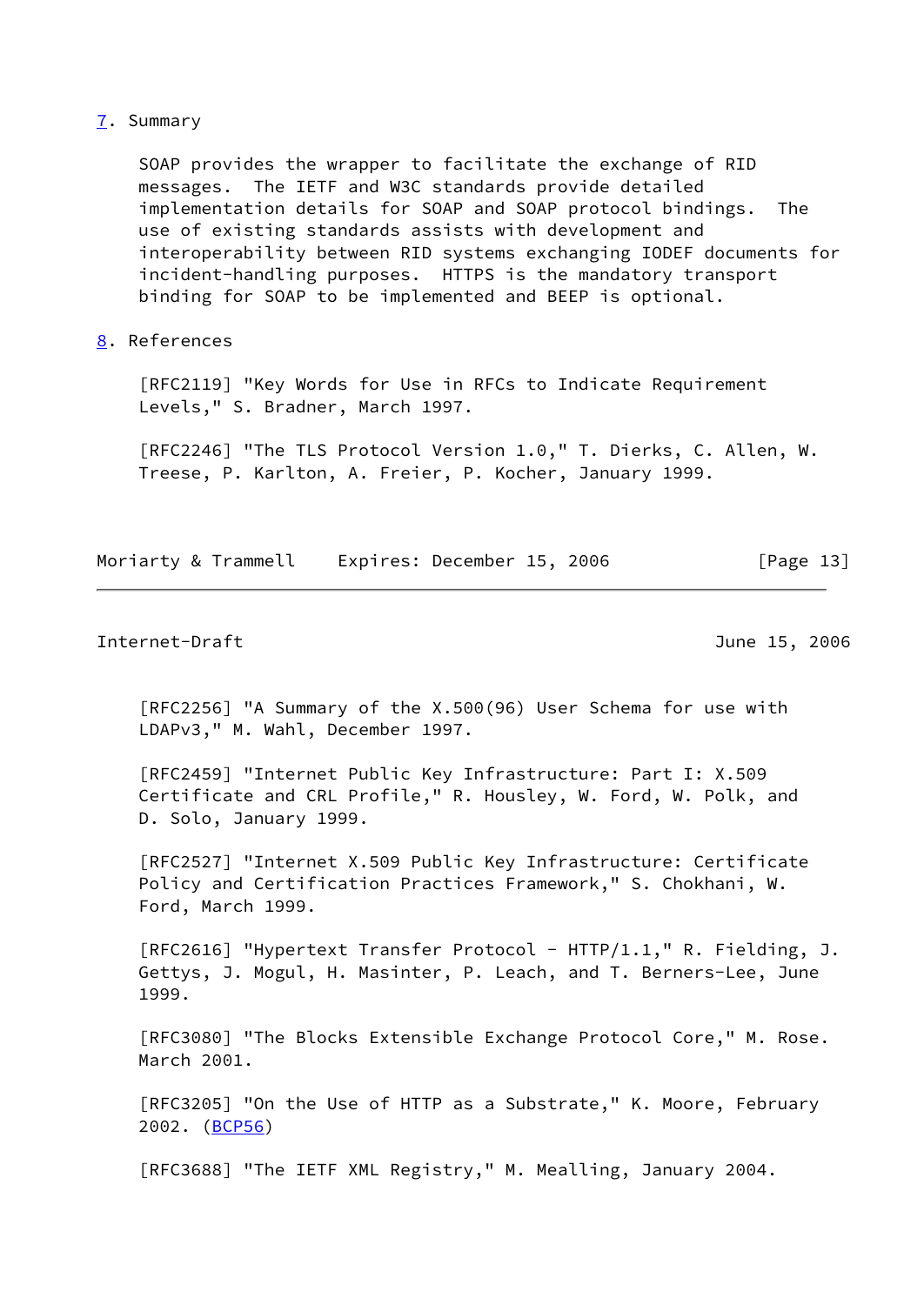<span id="page-16-2"></span> [RFCXXXX] "The Incident Object Data Exchange Format Data Model and XML Implementation," J. Meijer, R. Danyliw, and Y. Demchenko, November 2005.

<http://www.ietf.org/internet-drafts/draft-ietf-inch-iodef-05.txt>

 [RFCXXXX] "Requirements for the Format for INcident information Exchange," Y. Demchenko, R. Danyliw, and G. Keeni, February 2006. [http://www.ietf.org/internet-drafts/draft-ietf-inch-requirements-](http://www.ietf.org/internet-drafts/draft-ietf-inch-requirements-07.txt) [07.txt](http://www.ietf.org/internet-drafts/draft-ietf-inch-requirements-07.txt)

 [RFCXXXX] "Incident Handling: Real-time Inter-network Defense," K. Moriarty, April 2006. <http://www.ietf.org/internet-drafts/draft-ietf-inch-rid-06.txt>

 [RFCXXXX] "Using the Network Configuration Protocol (NETCONF) Over the Simple Object Access Protocol (SOAP)," T. Goddard, March 2006. <http://www.ietf.org/internet-drafts/draft-ietf-netconf-soap-08.txt>

 [RFCXXXX] "Using the Simple Object Access Protocol (SOAP) in Blocks Extensible Exchange Protocol (BEEP)," E. O'Tuathail, and M. Rose, May 13, 2005. <http://www.ietf.org/internet-drafts/draft-mrose-rfc3288bis-02.txt>

 [1] "Security in a Web Services World: A Proposed Architecture and Roadmap". IBM and Microsoft, April 2002. <http://www-106.ibm.com/developerworks/webservices/library/ws-secmap>

 [2] SOAP Version 1.2 Part 0: Primer, W3C Recommendation, <http://www.w3c.org/TR/REC-soap12-part0-20030624/>, 24 June 2004.

Moriarty & Trammell Expires: December 15, 2006 [Page 14]

# <span id="page-16-1"></span>Internet-Draft June 15, 2006

 [3] SOAP Version 1.2 Part 1:Messaging Framework. W3C Recommendation, 24 June 2004. <http://www.w3c.org/TR/REC-soap12-part1-20030624/>

<span id="page-16-3"></span> [4] XML Encryption Syntax and Processing, W3C Recommendation. T. Imamura, B. Dillaway, and E. Simon, December 2002.

<span id="page-16-4"></span> [5] XML-Signature Syntax and Processing, W3C Recommendation, M. Bartel, J. Boyer, B. Fox, B. LaMacchia, and E. Simon, February 2002. <http://www.w3.org/TR/xmldsig-core/#sec-Design>

<span id="page-16-0"></span>[6.1](#page-16-0) Acknowledgments